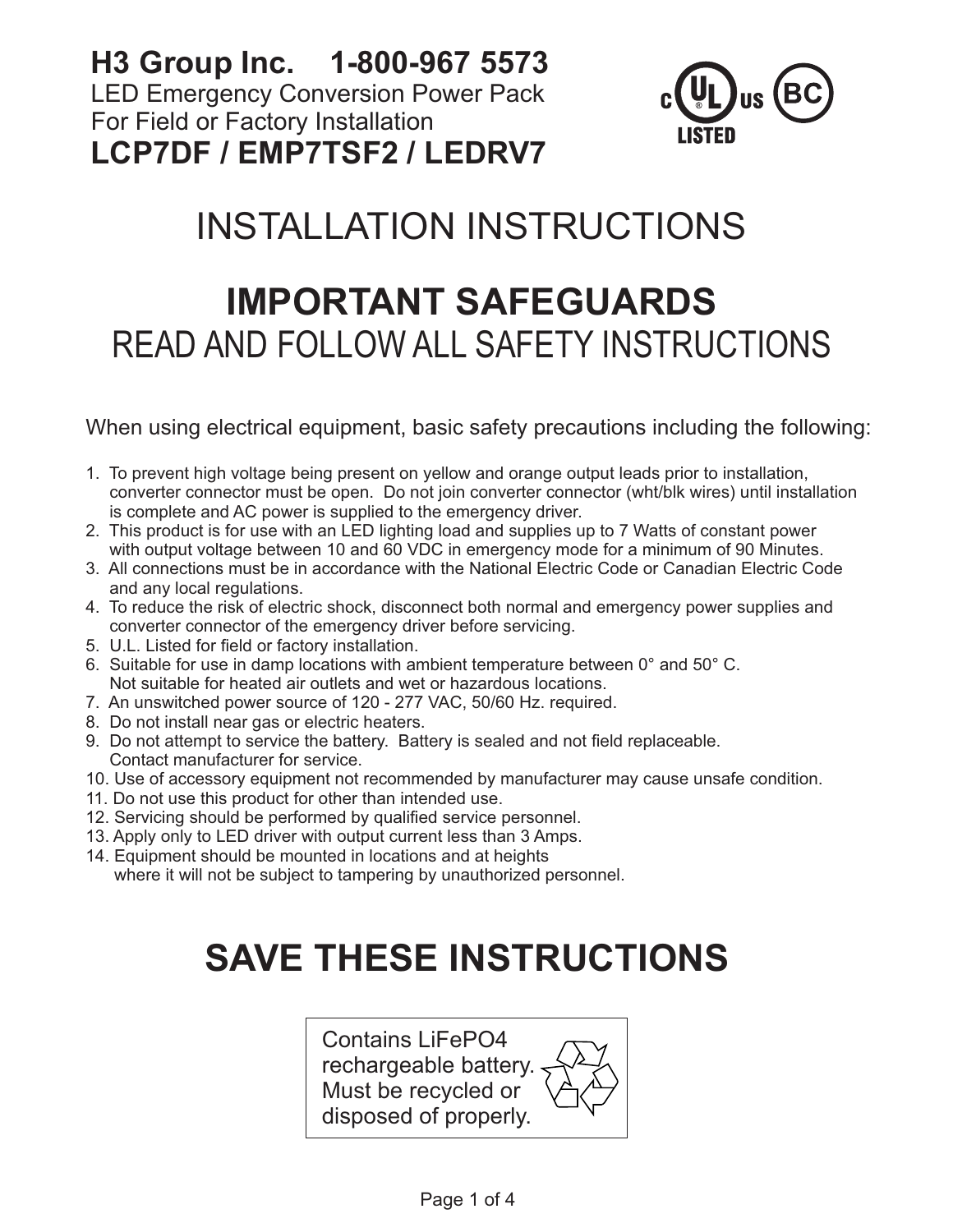## **LED Luminaire Evaluation**

This product is suitable for field installation with suitable LED loads including LED luminaires, DC voltage driven LED replacements for fluorescent lamps and others. There are 4 checks to determine if your luminaire is eligible for field installation.

- 1. Ensure the LED load's rated power is greater than or equal to the power output of this emergency LED driver. This is to ensure that the emergency product will not produce more power than the LED load can handle, thus ensuring that the LED load will not be damaged when the system is in the emergency mode.
- 2. Verify that the forward voltage of the luminaire's LED array is within the limits of this emergency LED driver. The forward voltage of the LED array is commonly designated as Vf and should be found on the luminaire's markings, in the luminaire specifications, or imprinted directly on the LED arrays. If multiple LED arrays are to be driven, verify that the total forward voltage is within the limits of this product. Using a voltage meter, it may be possible to directly measure the voltage across the LED arrays when operating from the AC driver.
- 3. Ensure the output current of the LED driver does not exceed 3.0 Amps. This is the current into the blue wire.
- 4. Ensure there will be sufficient light output in the end application. Estimate the egress lighting illumination levels by doing the following:
	- a. Find the efficacy of the LED load. This can be given by the luminaire manufacturer or DLC test report. This number will be given in lumens per watt (lm/w).
	- b. Lumens can be calculated by multiplying the output power of the emergency LED driver by the efficacy of the LED load. In many cases the actual lumen output in the emergency mode will be greater than this calculation, however, it will provide a good estimate for beginning the lighting design of the system.

Total Lumens in Emergency Mode = Lumens per Watt of luminaire (lm/w)  $*$  7

 c. Using the results of this calculation and industry standard lighting design tools, calculate the anticipated illumination levels in the path of egress.

**NOTE:** This product has been designed to reliably interface with a wide selection of LED loads and is electrically compatible with every simple LED array that meets criteria 1 and 2 above. However, compatibility cannot be guaranteed with all current and future LED systems. Compatibility testing of the end-use system is suggested. Please contact the factory with any questions.

**NOTE:** After installation, it will be necessary to measure the egress lighting illumination levels to ensure it complies with national, state, and local code requirements.

### **Installation**

#### **CAUTION: DO NOT JOIN CONVERTER CONNECTOR (WHT/BLK LEADS) UNTIL INSTALLATION IS COMPLETE AND AC POWER IS SUPPLIED TO THE EMERGENCY DRIVER**

**NOTE:** Make sure the necessary branch circuit wiring is available. An unswitched source of power is required. The emergency driver must be fed from the same branch circuit as the AC driver.

#### STEP 1 INSTALLING THE EMERGENCY DRIVER

Disconnect AC power from the LED luminaire.

Mount the emergency LED driver by the mounting tabs using the supplied screws. The luminaires installation instructions may provide guidance on the recommenced mounting location.

Emergency driver with cable conduit is suitable for remote mounting from luminaire. Emergency driver without cable conduit is not suitable for remote mounting. If used with AC driver, maximum remote distance is half the AC driver manufacturer's remote driver recommended distance, or a maximum of 50 feet.

Mounting Height: This product meets or exceeds the NFPA minimum light requirements with all loads, down to the smallest rated lamp load, at heights up to 7.17 ft (2.2 m). Many factors influence emergency illumination levels, such as the lamp load selected, luminaire design, and environmental factors; therefore, end use verification is necessary. For field installations, when the attached luminaire is mounted at heights greater than 7.17 ft (2.2m), the level of illumination must be measured in the end application to ensure the requirements of NFPA 101 and local codes are satisfied.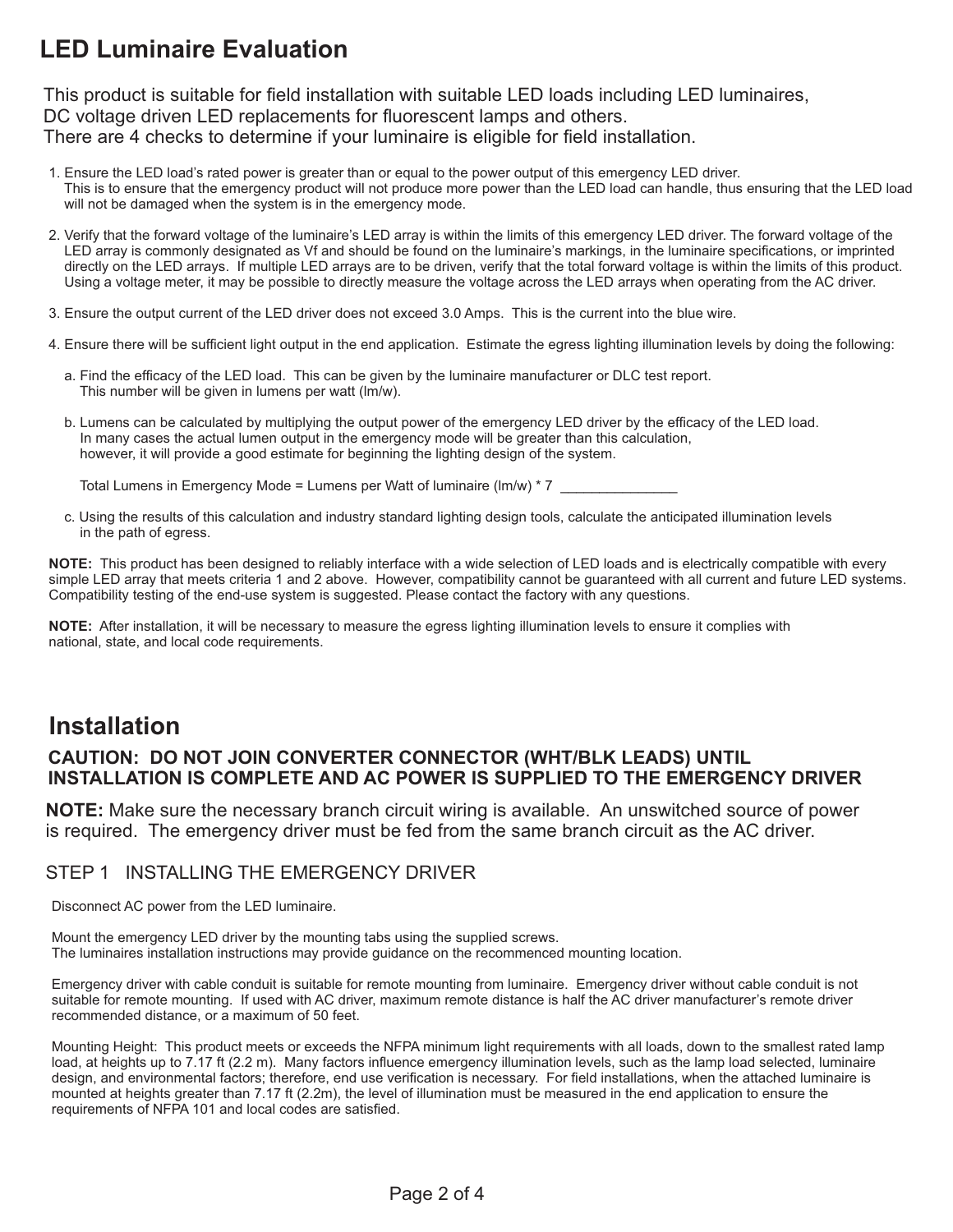#### STEP 2 INSTALLING TEST SWITCH

Test switch indicator light will be ON when AC power is supplied to the fixture, indicating emergency battery charging.

A. For installation of test switch on included switch box, for wall or ceiling surface mount.



B. For installation of test switch on fixture surface.

 Mount the test switch in a location that is visible and accessible to maintenance personnel after installation. Test switch mounts in 0.64" diameter drilled or punched hole.



#### STEP 3 WIRING THE EMERGENCY BALLAST

Connect the emergency driver to the AC driver and LED load as shown in the wiring diagram below. All connections must be in accordance with the National Electric Code and local regulations.

After installation is complete, apply AC power to the emergency driver and AC driver and join the converter connector (wht/blk leads).

Indicator light will illuminate indicating battery is charging.

A short-term discharge test may be conducted after charging for one hour. Charge for 24 hours before conducting a long-term discharge test. Refer to OPERATION.

Attach the label "CAUTION - This Unit Has More Than One Power Connection Points. To Reduce The Risk Of Electric Shock, Disconnect Both The Branch Circuit Breakers Or Fuses And Emergency Power Supplies Before Servicing."



CONSULT FACTORY FOR OTHER WIRING DIAGRAMS